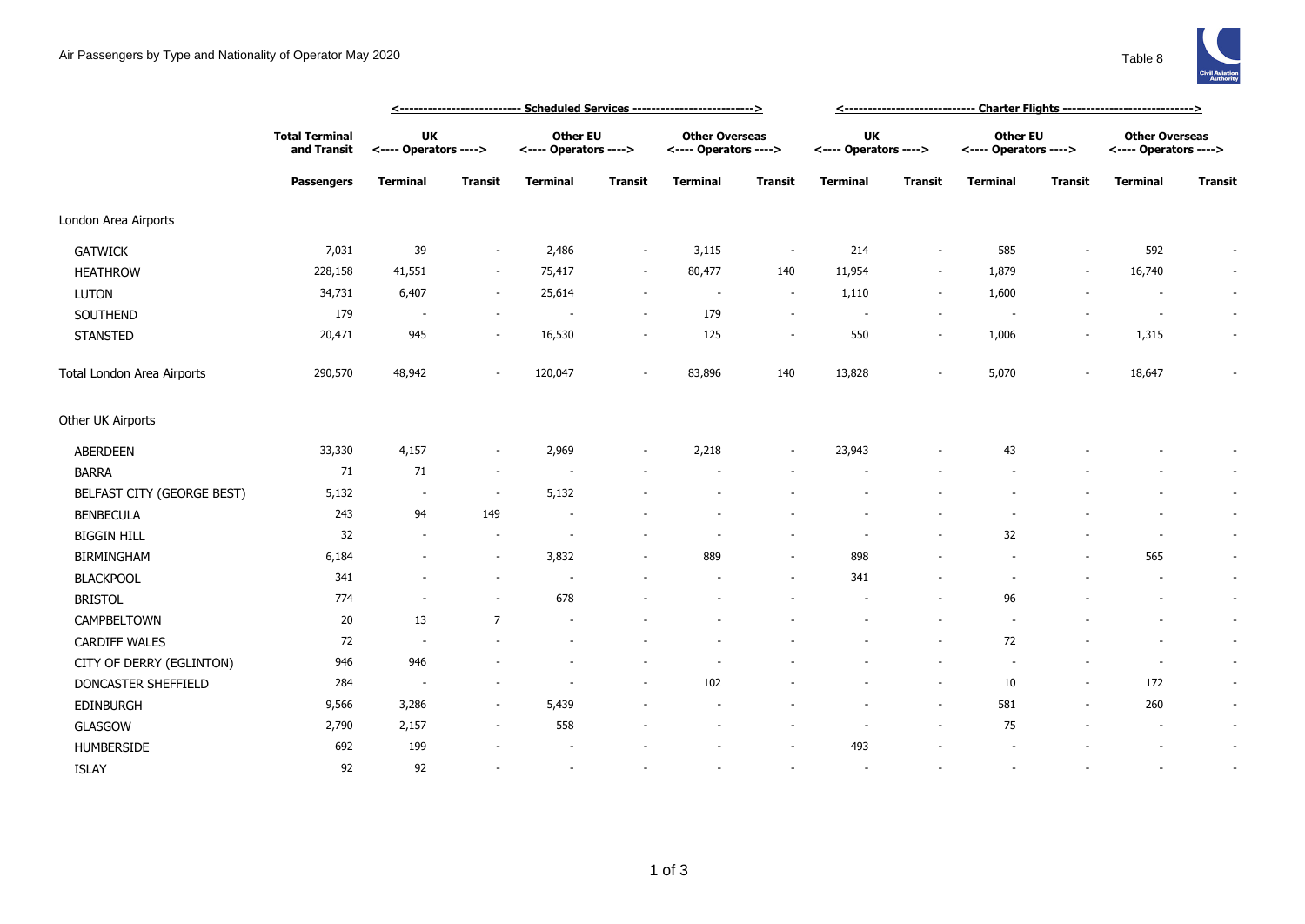

|                                 | <b>Total Terminal</b><br>and Transit<br><b>Passengers</b> |                             |                          | <--------------------------- Scheduled Services -------------------------> | <------------------------------ Charter Flights ---------------------------> |                                                |                          |                             |                          |                                          |                          |                                                |                          |
|---------------------------------|-----------------------------------------------------------|-----------------------------|--------------------------|----------------------------------------------------------------------------|------------------------------------------------------------------------------|------------------------------------------------|--------------------------|-----------------------------|--------------------------|------------------------------------------|--------------------------|------------------------------------------------|--------------------------|
|                                 |                                                           | UK<br><---- Operators ----> |                          | <b>Other EU</b><br><---- Operators ---->                                   |                                                                              | <b>Other Overseas</b><br><---- Operators ----> |                          | UK<br><---- Operators ----> |                          | <b>Other EU</b><br><---- Operators ----> |                          | <b>Other Overseas</b><br><---- Operators ----> |                          |
|                                 |                                                           | <b>Terminal</b>             | <b>Transit</b>           | <b>Terminal</b>                                                            | <b>Transit</b>                                                               | <b>Terminal</b>                                | Transit                  | <b>Terminal</b>             | <b>Transit</b>           | <b>Terminal</b>                          | <b>Transit</b>           | <b>Terminal</b>                                | <b>Transit</b>           |
| Other UK Airports               |                                                           |                             |                          |                                                                            |                                                                              |                                                |                          |                             |                          |                                          |                          |                                                |                          |
| ISLES OF SCILLY (ST.MARYS)      | 219                                                       | 219                         |                          |                                                                            |                                                                              |                                                |                          |                             |                          |                                          |                          |                                                |                          |
| <b>KIRKWALL</b>                 | 914                                                       | 641                         | 273                      |                                                                            |                                                                              |                                                |                          |                             |                          |                                          |                          |                                                | $\overline{\phantom{a}}$ |
| LANDS END (ST JUST)             | 219                                                       | 219                         |                          |                                                                            |                                                                              |                                                |                          |                             |                          |                                          |                          |                                                | $\overline{\phantom{a}}$ |
| LERWICK (TINGWALL)              | $\overline{4}$                                            | 4                           | ٠                        |                                                                            |                                                                              |                                                |                          |                             |                          |                                          |                          |                                                | $\sim$                   |
| LIVERPOOL (JOHN LENNON)         | 1,008                                                     | 261                         | $\overline{\phantom{a}}$ | 687                                                                        | $\overline{\phantom{a}}$                                                     | 60                                             |                          |                             |                          |                                          |                          |                                                | $\sim$                   |
| <b>MANCHESTER</b>               | 18,753                                                    | 485                         | $\overline{a}$           | 8,252                                                                      | 3                                                                            | 8,329                                          |                          | 25                          |                          | 275                                      |                          | 1,384                                          | $\overline{\phantom{a}}$ |
| <b>NEWCASTLE</b>                | 67                                                        | $\overline{\phantom{a}}$    | $\overline{a}$           | 67                                                                         |                                                                              |                                                |                          |                             |                          |                                          |                          |                                                | $\sim$                   |
| <b>NORWICH</b>                  | 4,450                                                     | 474                         |                          |                                                                            |                                                                              |                                                | $\sim$                   | 3,825                       |                          | 151                                      |                          |                                                | $\sim$                   |
| <b>PRESTWICK</b>                | 4                                                         |                             |                          | $\mathbf{1}$                                                               | 3                                                                            |                                                | $\sim$                   |                             |                          |                                          |                          |                                                | $\sim$                   |
| <b>SCATSTA</b>                  | 4,099                                                     | $\sim$                      |                          |                                                                            |                                                                              |                                                | $\sim$                   | 4,099                       |                          |                                          |                          |                                                | $\sim$                   |
| SOUTHAMPTON                     | 1,891                                                     | 1,891                       |                          |                                                                            |                                                                              |                                                | $\overline{\phantom{a}}$ |                             |                          |                                          |                          |                                                | $\sim$                   |
| <b>STORNOWAY</b>                | 362                                                       | 331                         | 31                       |                                                                            |                                                                              |                                                |                          | $\overline{\phantom{a}}$    |                          |                                          |                          |                                                | $\sim$                   |
| <b>SUMBURGH</b>                 | 1,527                                                     | 627                         | 290                      |                                                                            |                                                                              |                                                | $\overline{\phantom{a}}$ | 610                         |                          |                                          |                          |                                                | $\sim$                   |
| <b>TIREE</b>                    | 29                                                        | 19                          | 10                       |                                                                            |                                                                              |                                                |                          |                             |                          |                                          |                          |                                                | $\sim$                   |
| WICK JOHN O GROATS              | 8                                                         |                             |                          |                                                                            |                                                                              |                                                |                          | 8                           |                          |                                          |                          |                                                | $\overline{\phantom{a}}$ |
| Total Other UK Airports         | 94,123                                                    | 16,186                      | 760                      | 27,615                                                                     | 6                                                                            | 11,598                                         | $\sim$                   | 34,242                      | $\overline{\phantom{a}}$ | 1,335                                    | $\overline{\phantom{a}}$ | 2,381                                          |                          |
| Total All Reporting UK Airports | 384,693                                                   | 65,128                      | 760                      | 147,662                                                                    | 6                                                                            | 95,494                                         | 140                      | 48,070                      |                          | 6,405                                    | $\overline{\phantom{a}}$ | 21,028                                         |                          |
| Non UK Reporting Airports       |                                                           |                             |                          |                                                                            |                                                                              |                                                |                          |                             |                          |                                          |                          |                                                |                          |
| <b>ALDERNEY</b>                 | 203                                                       | 203                         |                          |                                                                            |                                                                              |                                                |                          |                             |                          |                                          |                          |                                                | $\overline{\phantom{a}}$ |
| <b>GUERNSEY</b>                 | 1,036                                                     | 1,036                       |                          |                                                                            |                                                                              |                                                |                          |                             |                          |                                          |                          |                                                | $\overline{\phantom{a}}$ |
| <b>ISLE OF MAN</b>              | 414                                                       | 414                         |                          |                                                                            |                                                                              |                                                |                          |                             |                          |                                          |                          |                                                | $\sim$                   |